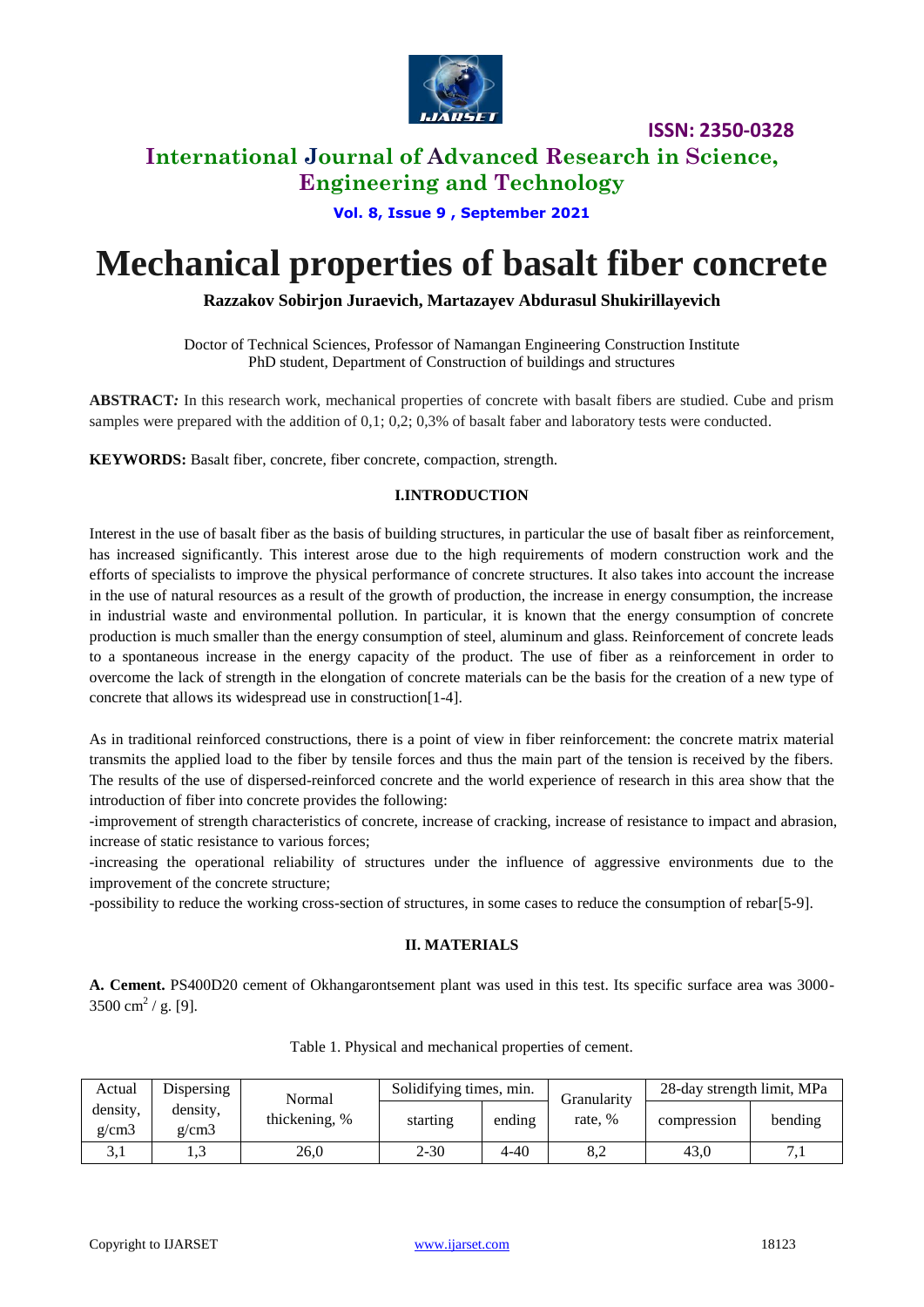

### **ISSN: 2350-0328 International Journal of Advanced Research in Science, Engineering and Technology**

#### **Vol. 8, Issue 9 , September 2021**

**B. Fillers.** Testing of samples complies with the requirements of the current Interstate Standard DAST 27006-2019 [10]. The samples used fine aggregate as fine aggregate with a density of 2670 kg / m3 and dimensions of 0-5 mm and a moisture content of 3.1% - sand, and coarse aggregate as gravel with a density of 2665 kg / m3 and dimensions of 5- 20 mm.

**C. Basalt fiber.** Basalt fibers produced at the "Mega Invest Industrial" in Jizzakh, Uzbekistan, shown in Figure 1, were used in this test. Indicators of fiber properties are given in Table 2.



Figure 1. Appearances of basalt fibers

|  | Table 2. Physical properties of chopped basalt fiber |  |
|--|------------------------------------------------------|--|
|--|------------------------------------------------------|--|

| Fiber name | Density, $kg/cm3$ | Consistency limit<br>MPa | Modulus of<br>Elasticity, GPa | Fiber<br>diameter.<br>mkm | Length of fiber,<br>mm |
|------------|-------------------|--------------------------|-------------------------------|---------------------------|------------------------|
| Basalt     | 2650              | 3000-3500                | $90 - 110$                    |                           | 10.30                  |

Experimental work was carried out in the laboratory to obtain concrete of class B25 according to the design parameters by adding basalt fibers to the concrete. This test was conducted based on the indicators of the normative documents developed by the requirements of the current interstate standard DAST 27006-2019, as shown in Table 3 below.

| Table 3. General characteristics of concrete of class B25 |  |
|-----------------------------------------------------------|--|
|-----------------------------------------------------------|--|

| Concrete class<br>in the project | Volumetric<br>weight of<br>concrete mix,<br>$kg/m^3$ | Water, kg | Cement grade<br>PS400D20, kg | $5-20$ mm<br>coarse<br>aggregate<br>kg | $0-5$ mm fine<br>aggregate, kg | W/C<br>ratio |
|----------------------------------|------------------------------------------------------|-----------|------------------------------|----------------------------------------|--------------------------------|--------------|
| <b>B25</b>                       | 2460                                                 | 180       | 440                          | 815                                    | 1025                           | 0,41         |

#### **III. RESEARCH METHODOLOGY**

The testing was carried out in the testing laboratory of "Namangan sement savdo" LLC. Cube samples of 10x10x10 cm were prepared according to standard requirements to determine the cubic strength of concrete. The cube samples were in 7 series, the total number of cubes was 35. Particular attention was paid to the processes of standard preparation requirements and compaction of samples when placing concrete mixes in molds. The prepared samples were taken from the molds after standing in the room for 1 day and the samples were marked and stored in a normal drying chamber for 28 days. The compressive strength of concrete cubes was determined using a hydraulic press type YAW-2000. An overview of the samples is shown in Figure 2.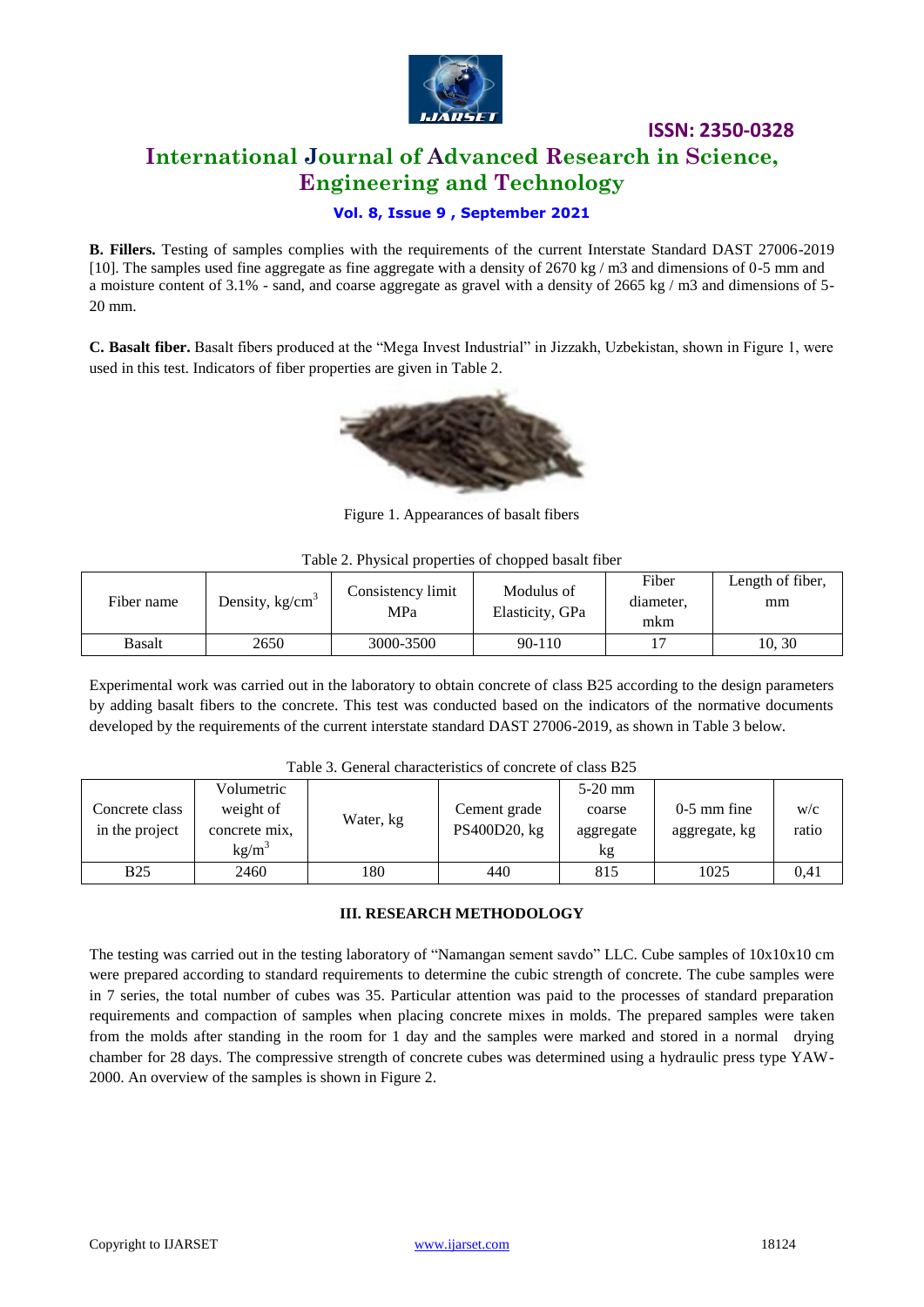

# **ISSN: 2350-0328 International Journal of Advanced Research in Science, Engineering and Technology**

**Vol. 8, Issue 9 , September 2021**





Figure 2. General view of the test device and the cube-sample.

The distortion of the cubic samples without the addition of basalt fiber was in the form of two truncated pyramids. Cube-samples with the addition of basalt fiber were broken in a peculiar way. The post-breakdown appearance of the samples is shown in Figure 3.

а)



б)



Figure 3. General view of cube-samples made of non-basalt fiber concrete (a) and basalt fiber concrete (b)

According to the interstate standard DAST 24544-2020, prisms with dimensions of 10x10x40 sm were prepared to determine the prismatic strength of concrete. Prism samples were in 7 series, the total number of prisms was 21. To detect the deformations of prism-samples, a portable messura with a base of 250 mm and a clock-type indicator with an accuracy of 0.01 mm was installed. The samples were mounted in the center of the bottom plate of the press. The load was delivered in stages. At each stage, the amount of load increased continuously and the velocity was  $0.6 \pm 0.2$  MPa / s. Each phase lasted 4-5 minutes. The readings on the clock-type indicator were recorded. When the amount of load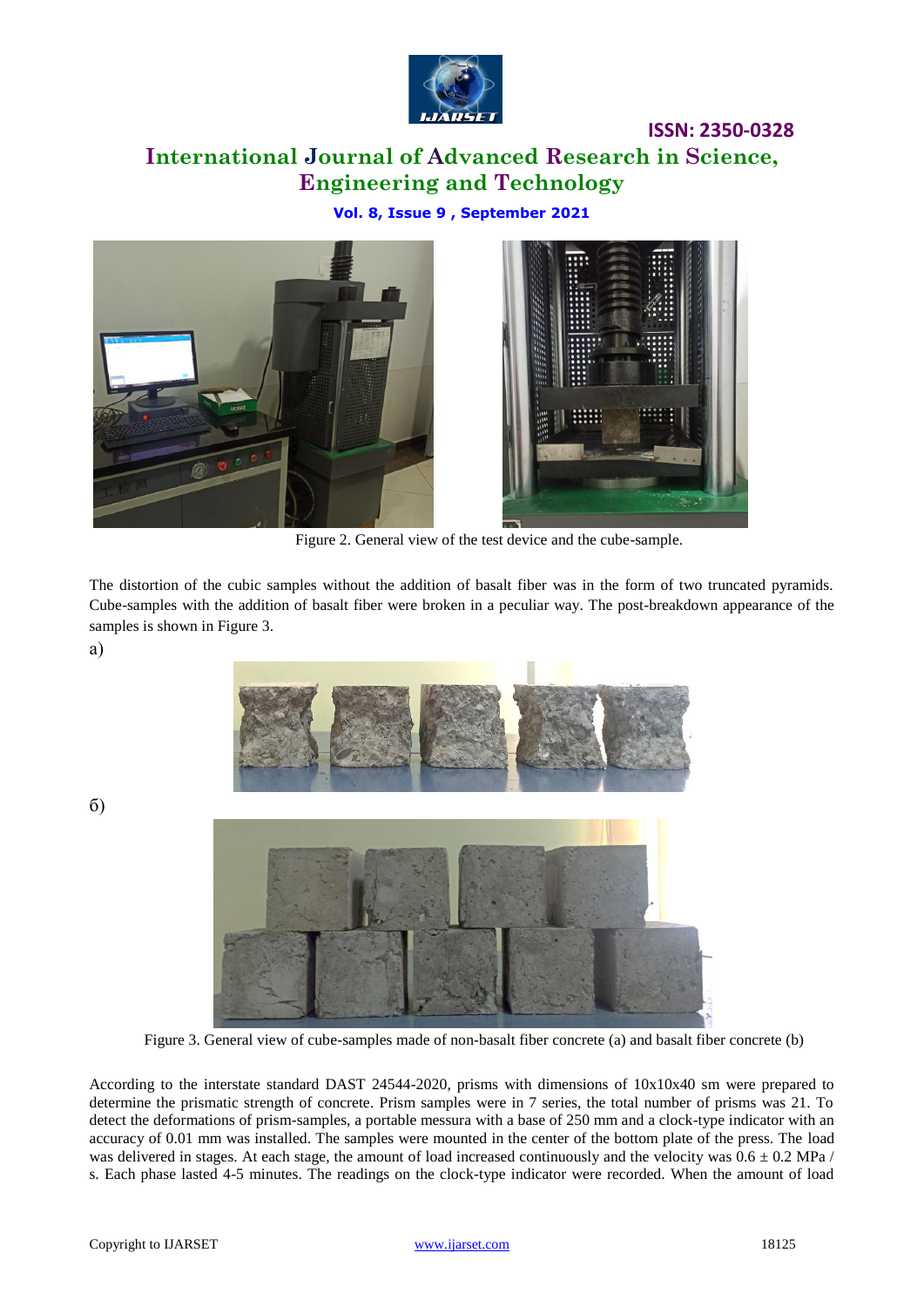

## **ISSN: 2350-0328 International Journal of Advanced Research in Science, Engineering and Technology**

#### **Vol. 8, Issue 9 , September 2021**

breaking the prism reached 0.6Rult, the devices were removed from the samples. Subsequent loading was carried out continuously until the sample was broken. An overview of the samples is shown in Figure 4.



Figure 4. a) Test scheme of prism-sample: base plate 1; 2-hour type indicator; 3-concrete prism. b) general view of the concrete prism

Concrete without basalt fibers and prism-specimens made of concrete with basalt fibers were significantly different in the nature of the failure, as in the crushing cubes. Concrete prisms without the addition of basalt fibers were brittle. As soon as the main crack appeared, the sample was immediately broken into pieces. In prism-specimens made of basalt fiber concrete, the distortion was peculiar. Even after the prism-samples were tested, the parts of the sample remained in a state where the concrete matrix was bonded with many deformed fibers. An overall view of the prism samples after testing is shown in Figure 5.



Figure 5. General appearance of the prism sample after the test: a) sample without basalt fiber, b) sample with basalt fiber.

The strength and deformation properties of the cube and prism samples obtained as a result of the test are shown in Table 4.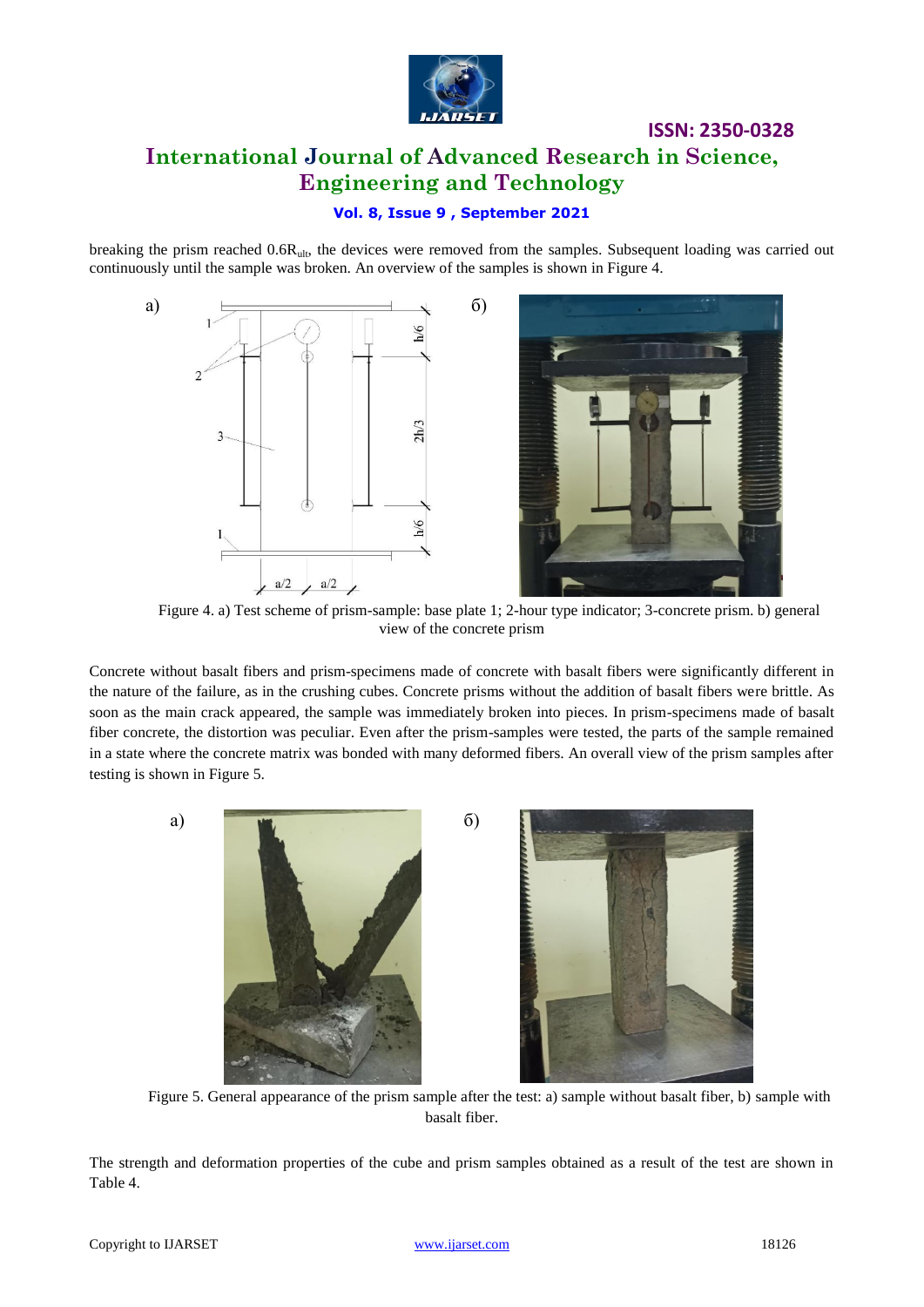

### **ISSN: 2350-0328**

## **International Journal of Advanced Research in Science, Engineering and Technology**

### **Vol. 8, Issue 9 , September 2021**

Table 4. Strength and deformation properties of concrete samples without basalt fibers and concrete samples with basalt fibers.

|                                     | The length of basalt<br>fiber, mm | Basalt fiber content, %    |      |      |  |
|-------------------------------------|-----------------------------------|----------------------------|------|------|--|
| <b>Indicators</b>                   |                                   | U, I                       | 0,2  | 0.3  |  |
|                                     |                                   | Compressive strength, MIIa |      |      |  |
| The cubic strength                  | U                                 | 34,6                       |      |      |  |
| at 28 day                           | 10                                | 38,7                       | 40,6 | 38,9 |  |
|                                     | 30                                | 39,8                       | 41,3 | 38,7 |  |
|                                     | 0                                 | 25,8                       |      |      |  |
| The prismatic<br>strength at 28 day | 10                                | 28,7                       | 29,8 | 28,4 |  |
|                                     | 30                                | 28.9                       | 30,4 | 28.  |  |



Figure 6. Cube strength of concrete at 28 day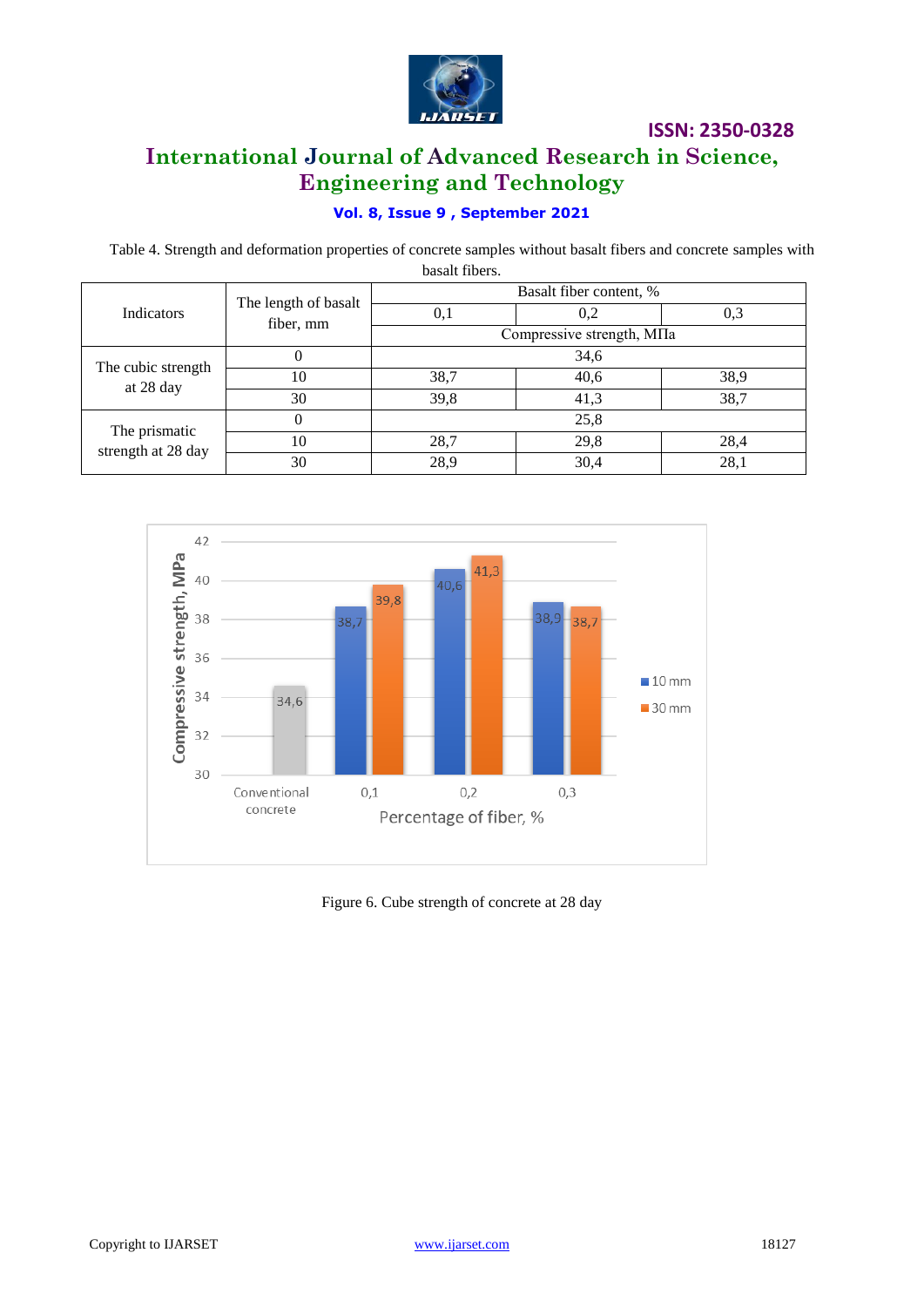

**ISSN: 2350-0328**

# **International Journal of Advanced Research in Science, Engineering and Technology**



**Vol. 8, Issue 9 , September 2021**

Figure 6. Prism strength of concrete at 28 day

#### **IV. CONCLUSION**

Basalt fibers that are the length of 10 mm and 30 mm adding in the content of 0.1; 0.2; 0.3% to concrete increase significant mechanical properties of the concrete.

The failure of cube-samples and prism-samples made of basalt fiber concrete under the influence of force is significantly different from the failure of concrete without basalt. During the test, the bonding of the concrete matrix with the basalt fibers ensured that the concrete was not completely damaged as a result of deformation.

#### **REFERENCES**

[1] Duaa F., Nildem T., Abdullah A., "The investigation of basalt and glass fibers on the behavior of reinforced concrete beams", International Journal of Advances in Mechanical and Civil Engineering, ISSN: 2394-2827, (2018).

[2] Razzakov S.J., Juraev B. G., Juraev E.S., "Sustainability of walls of individual residential houses with a wooden frame", Structural Mechanics of Engineering Constructions and Buildings, 427-435, (2018).

[3] Razzakov S. J., Abdujabbarovich H.S., Gulomovich J.B., "The study of seismic stability of a single-storey building with an internal partition with and without taking into account the frame", European science review, 217-220, (2016).

[4] Razzakov S.J., Akhmedov P.S., Chulponov O.G., Mavlonov R.A., "Stretching curved wooden frame-type elements "Sinch", European science review, 223-225, (2017).

[5] Razzakov S.J., "Research of stress-strain state of single-storey buildings with internal partitions under static pulling load of the upper belt of a structure", Structural Mechanics of Engineering Constructions and Buildings, 14-19, (2016).

[6] Razzakov S.J., "Experimental and theoretical approach to the determination of physical and mechanical characteristics of the material of the walls of the low-strength materials", European science review, 215-216, (2016).

[7] Razzakov S.J., Kholmirzaev, S.A., "Influence of frame work strengthening on the stress-strain state of two-storey buildings of low-strength materials", Structural Mechanics of Engineering Constructions and Buildings, 43-49, (2017).

[8] Kirankumar, Chethan V.R., "Experimental Investigation on Basalt Fiber Reinforced Concrete", IJSDR | Volume 2, Issue 6 ISSN: 2455-2631, (2017).

[9] Turapov MT, Kudratov JO, "Study of the strength of fibrous concrete based on basalt fiber", Materials of the International Symposium, Innovative technologies in the production of building materials and structures, 110-113, (2020).

10] GOST 27006-2019 Betony, "Pravila podbora sostava", Mejgosudarstvennyy standart, Moskva standartinform, (2019).

[11] Razzakov S.J., Raimjanova, N.I., Abdurakhmonov A.S., "Some structural aspects of heat resistant plates from brick fight", 15990-15996, (2020)